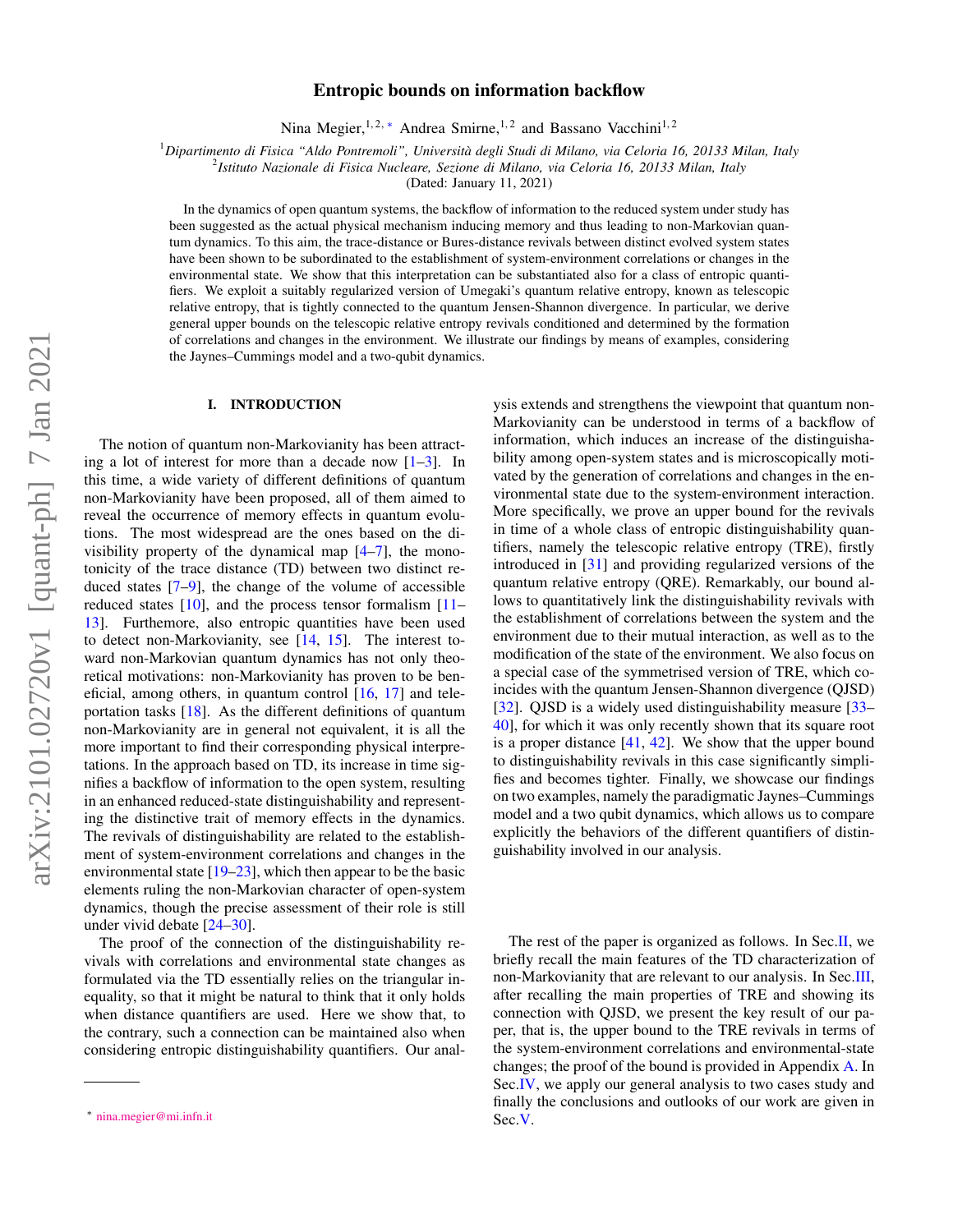

<span id="page-1-3"></span>FIG. 1. The concept of information backflow: initially the reduced states  $\rho_s$ ,  $\sigma_s$  approach each other since the information is flowing outside of the reduced system (top), while information backflow leads the states to diverge from each other (bottom).

## <span id="page-1-0"></span>II. INFORMATION BACKFLOW AND NON-MARKOVIANITY

Let us start recalling the basic properties of the TD useful for our analysis. The TD is defined as  $D(\rho, \sigma) = \frac{1}{2}Tr|\rho - \sigma|$ , and provides a natural distance on the space of statistical operators [\[43\]](#page-5-8). Its crucial feature allowing to define and identify memory effects is its contractivity under the action of a (completely) positive trace preserving  $((C)PT)$  map  $\Phi$ ; namely TD obeys the so-called data processing inequality

<span id="page-1-4"></span>
$$
D(\Phi[\varrho], \Phi[\sigma]) \leq D(\varrho, \sigma) \tag{1}
$$

for any pair of states  $\rho$ ,  $\sigma$  [\[44\]](#page-5-9). Importantly, this property brings with itself invariance under unitary maps and with respect to the tensor product, i.e.,  $D(\rho, \sigma) = D(\rho \otimes \tau, \sigma \otimes \tau)$ for any state  $\tau$ , as can be readily seen using CPT of both the partial trace and the map  $\rho \mapsto \rho \otimes \tau$ . In particular, TD is a proper quantum f-divergence, which allows us to use it to quantify the distinguishability between quantum states [\[45\]](#page-5-10). Finally, we consider two further important properties of the TD, which are an immediate consequence of its being a distance in the mathematical sense. The first is the validity of the triangle inequality, which can be expressed as

$$
D(\varrho, \sigma) - D(\varrho, \tau) \le D(\sigma, \tau)
$$
 (2)

$$
D(\varrho, \sigma) - D(\eta, \sigma) \le D(\varrho, \eta), \tag{3}
$$

for arbitrary states  $\varrho$ ,  $\sigma$ ,  $\tau$  and  $\eta$ . The second is positivity and boundedness according to  $0 \leq D(\varrho, \sigma) \leq 1$ , with the value 0 iff  $\rho = \sigma$ , and 1 iff their supports are orthogonal. Thanks to these properties one can derive an upper bound for the difference of the TD between the open system states  $\rho_s$ ,  $\sigma_s$ , at different times t, s:  $t \geq s$ . These states result from two distinct initial conditions given by factorized states with the same environmental marginal,  $\rho(0) = \rho_S(0) \otimes \rho_E(0), \sigma(0) =$  $\sigma_S(0) \otimes \sigma_E(0) = \sigma_S(0) \otimes \rho_E(0)$ , so as to ensure the existence

of a reduced dynamics [\[19,](#page-4-13) [23,](#page-4-14) [46\]](#page-5-11). The bound reads:

<span id="page-1-2"></span>
$$
D(\varrho_S(t), \sigma_S(t)) - D(\varrho_S(s), \sigma_S(s)) \le D(\varrho_E(s), \sigma_E(s)) +
$$
  
 
$$
D(\varrho(s), \varrho_S(s) \otimes \varrho_E(s)) + D(\sigma(s), \sigma_S(s) \otimes \sigma_E(s)).
$$
 (4)

The interpretation of the above inequality is central to our analysis and relies on the TD as a quantifier of distinguishability among quantum states. The terms at the right hand side of Eq. [\(4\)](#page-1-2) quantify the information about the initial state of the open system, which we call local information, that is outside the open system at time s, i.e., that can be accessed only via measurements involving environmental degrees of freedom. Such information can be encoded in the correlations between the open system and the environment or in the environmental state. Indeed, although the environmental states are initially the same, they will generally differ at later times, due to the initial difference in the reduced states  $\rho_s(0)$  and  $\sigma_s(0)$ . On the other hand, the left hand side of Eq. [\(4\)](#page-1-2) concerns the accessibility of the local information via measurements on the open system itself. A positive value of the difference means that the local information at time  $t$  is greater than the one at time  $s$ , denoting a backflow of information towards the open system. As the global system is closed, this additional information must have an environmental origin, i.e., it was previously contained in the environmental state or in the correlations between system and environment, which is precisely what is shown by Eq. [\(4\)](#page-1-2), see also Fig. [1.](#page-1-3)

We stress that, as should be clear from the previous analysis, any distance contractive under CPT maps, e.g. the Bures distance considered in [\[23,](#page-4-14) [47\]](#page-5-12), would lead to an inequality analogous to the one in Eq. [\(4\)](#page-1-2) and would then allow for the same physical interpretation. However, till now no entropic quantifier was used for this purpose, as no entropic distance measure was known, though it was conjectured long ago that the square root of the QJSD is actually a metric [\[48,](#page-5-13) [49\]](#page-5-14). This conjecture was recently proven independently by two authors [\[41,](#page-5-5) [42\]](#page-5-6) and, accordingly, also the square root of the QJSD is a suitable quantifier of the information backflow. Here, we show that there is a whole class of entropic quantities that are in general not distance measures but also allow for the interpretation above; such a class includes QJSD as a special case. Thus, we substantiate the fact that the actual physical mechanism behind the occurrence of memory effects in quantum dynamics is the establishment of correlations or changes in the environmental states upper bounding the revivals in local distinguishability.

## <span id="page-1-1"></span>III. TELESCOPIC RELATIVE ENTROPY

<span id="page-1-6"></span><span id="page-1-5"></span>Relative entropy is a fundamental quantity in statistical mechanics and information theory, both at classical and quantum level [\[50–](#page-5-15)[52\]](#page-5-16). It also plays a distinguished role in quantum thermodynamics and its foundations, especially in analyzing the formulation of the second law of thermodynamics in the quantum regime [\[53–](#page-5-17)[56\]](#page-5-18). The expression of the QRE first introduced by Umegaki [\[57\]](#page-5-19) reads  $S(\rho, \sigma) = \text{Tr}(\rho \log \rho \varrho$  log  $\sigma$ ). As well known, however, the QRE, while being the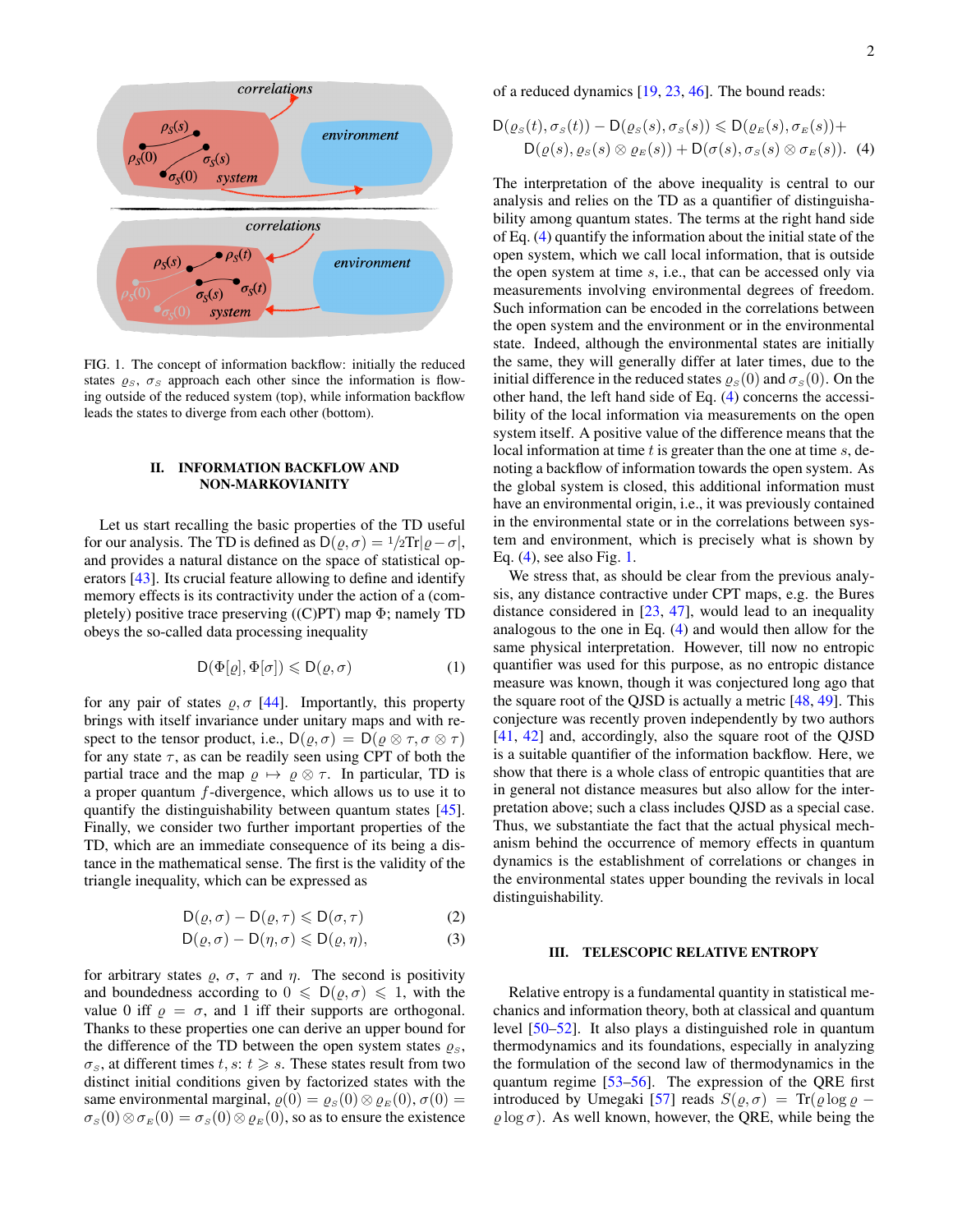most relevant quantum  $f$ -divergence distinguishing quantum states [\[45\]](#page-5-10), is not bounded and can diverge also in finite dimension. To cure this difficulty, regularised versions have been proposed [\[31,](#page-5-1) [32,](#page-5-2) [58\]](#page-5-20). In particular we will show that the TRE introduced in [\[31\]](#page-5-1) obeys an analog of the key inequalities Eq.  $(1)$ – $(4)$ . For a special choice of the telescopic parameter introduced below, the symmetrised version of TRE reduces to the QJSD, and a simplified upper bound for its square root follows. With this, also for this class of entropic quantifiers an interpretation of the distinguishability revivals in terms of information backflow is given, thus fully justifying its use for the description of memory effects in an open quantum system dynamics.

The TRE is defined as

$$
S_{\mu}(\rho, \sigma) = \log(1/\mu)^{-1} S(\rho, \mu \rho + (1 - \mu)\sigma)
$$
 (5)

and is actually independent of the logarithm basis used in the definition. The telescopic parameter  $\mu \in (0,1)$  gives the amount of mixing between the two states  $\rho$  and  $\sigma$ , telling how much one state is brought closer to the other moving along the joining line in the convex set of states. For the special choice of telescopic parameter  $\mu = 1/2$  the symmetrised TRE  $J(\rho, \sigma) = 1/2(S_{1/2}(\rho, \sigma) + S_{1/2}(\sigma, \rho))$  equals the QJSD [\[32\]](#page-5-2):

<span id="page-2-0"></span>
$$
\mathsf{J}(\varrho,\sigma) = \frac{1}{2} \left( S \left( \varrho, \frac{\varrho + \sigma}{2} \right) + S \left( \sigma, \frac{\varrho + \sigma}{2} \right) \right). \tag{6}
$$

The main property of the TRE, which distinguishes it from the standard QRE, is its boundedness. In particular, the prefactor is chosen so that  $0 \le S_u(\varrho, \sigma) \le 1$ , assuming the extreme values if and only if the states are identical or have orthogonal support [\[31\]](#page-5-1). What is more, TRE inherits from the QRE the joint convexity and the contractivity under (C)PT maps [\[59\]](#page-5-21)

$$
\mathsf{S}_{\mu}(\Phi[\varrho], \Phi[\sigma]) \leq \mathsf{S}_{\mu}(\varrho, \sigma),\tag{7}
$$

thus being invariant under unitary transformations and tensor product  $S_{\mu}(\varrho, \sigma) = S_{\mu}(\varrho \otimes \tau, \sigma \otimes \tau)$ . Neither QRE nor TRE are distances as they do not satisfy the triangular inequality and are not symmetric in their arguments. However, it can be shown that TRE obeys the following inequalities [\[60\]](#page-5-22), similar in spirit to Eq.  $(2)$  and Eq.  $(3)$ :

$$
\mathsf{S}_{\mu}(\varrho,\sigma) - \mathsf{S}_{\mu}(\varrho,\tau) \leq 1 - \mathsf{S}_{\mu}(1,\mathsf{D}(\sigma,\tau)),\tag{8}
$$

$$
\mathsf{S}_{\mu}(\varrho,\sigma) - \mathsf{S}_{\mu}(\eta,\sigma) \leq \mathsf{D}(\varrho,\eta) - \mathsf{S}_{\mu}(\mathsf{D}(\varrho,\eta),1),\quad(9)
$$

where we have generalised the definition of TRE to act on non-negative scalars in the obvious way. The TRE can be bounded from below and above by functions of the TD

<span id="page-2-3"></span>
$$
2(1-\mu)^2 \log(1/\mu)^{-1} \mathsf{D}^2(\varrho, \sigma) \leq \mathsf{S}_{\mu}(\varrho, \sigma) \leq \mathsf{D}(\varrho, \sigma), \tag{10}
$$

where the lower bound is a straightforward generalization of the Pinsker inequality for the QRE [\[61\]](#page-5-23), but the upper bound is only possible since the TRE is bounded.

Exploiting these properties, we derive, as detailed in Appendix [A,](#page-5-7) the following inequality for the change in TRE

<span id="page-2-1"></span>
$$
\mathsf{S}(\varrho_{\scriptscriptstyle S}(t),\sigma_{\scriptscriptstyle S}(t)) - \mathsf{S}(\varrho_{\scriptscriptstyle S}(s),\sigma_{\scriptscriptstyle S}(s)) \leq \kappa \Big( \sqrt[4]{\mathsf{S}(\varrho_{\scriptscriptstyle E}(s),\sigma_{\scriptscriptstyle E}(s))} + \sqrt[4]{\mathsf{S}(\varrho(s),\varrho_{\scriptscriptstyle S}(s) \otimes \varrho_{\scriptscriptstyle E}(s))} + \sqrt[4]{\mathsf{S}(\sigma(s),\sigma_{\scriptscriptstyle S}(s) \otimes \sigma_{\scriptscriptstyle E}(s))} \Big) (11)
$$



<span id="page-2-2"></span>FIG. 2. Different contributions to the bounds for the considered distinguishability quantifiers: a) the solid line is the TD as function of the rescaled time; the dashed line is the first contribution at the r.h.s. of Eq. [\(4\)](#page-1-2) corresponding to changes in the environmental states, while the two dotted lines correspond to system-environment correlations; b) and c) provide the corresponding quantities relative to TRE and  $QJSD^{1/2}$ . The initial states of the qubit are given by the up state and a symmetric superposition of up and down state, while the environment starts in a thermal state with  $\beta \omega_E = 1$ . We set  $T = 8.9$ in inverse units of the coupling strength g.

<span id="page-2-5"></span><span id="page-2-4"></span>with S the TRE with telescopic parameter  $\mu = e^{-3/2}$ . While boundedness of the TRE allows to introduce a well defined non-Markovianity measure as for the TD [\[3\]](#page-4-1), this bound permits a full-fledged interpretation of TRE as a quantifier of information backflow. This is true even if TRE is not a distance, i.e. neither the triangle equality nor the symmetry property are crucial for such an attribution. Note that a similar inequality holds for any telescopic parameter  $\mu$ , see Appendix [A.](#page-5-7) The value  $\mu = e^{-3/2}$  corresponds to the optimal one since it minimizes the prefactor (here,  $\kappa = (4e^3/27)^{1/4} \approx 1.31$ ), and will be taken as reference value. For  $\mu = 1/2$ , the symmetrised TRE corresponds to the QJSD  $J(\rho, \sigma)$ , Eq. [\(6\)](#page-2-0), and it was recently shown, more than 10 years after the proof for the classi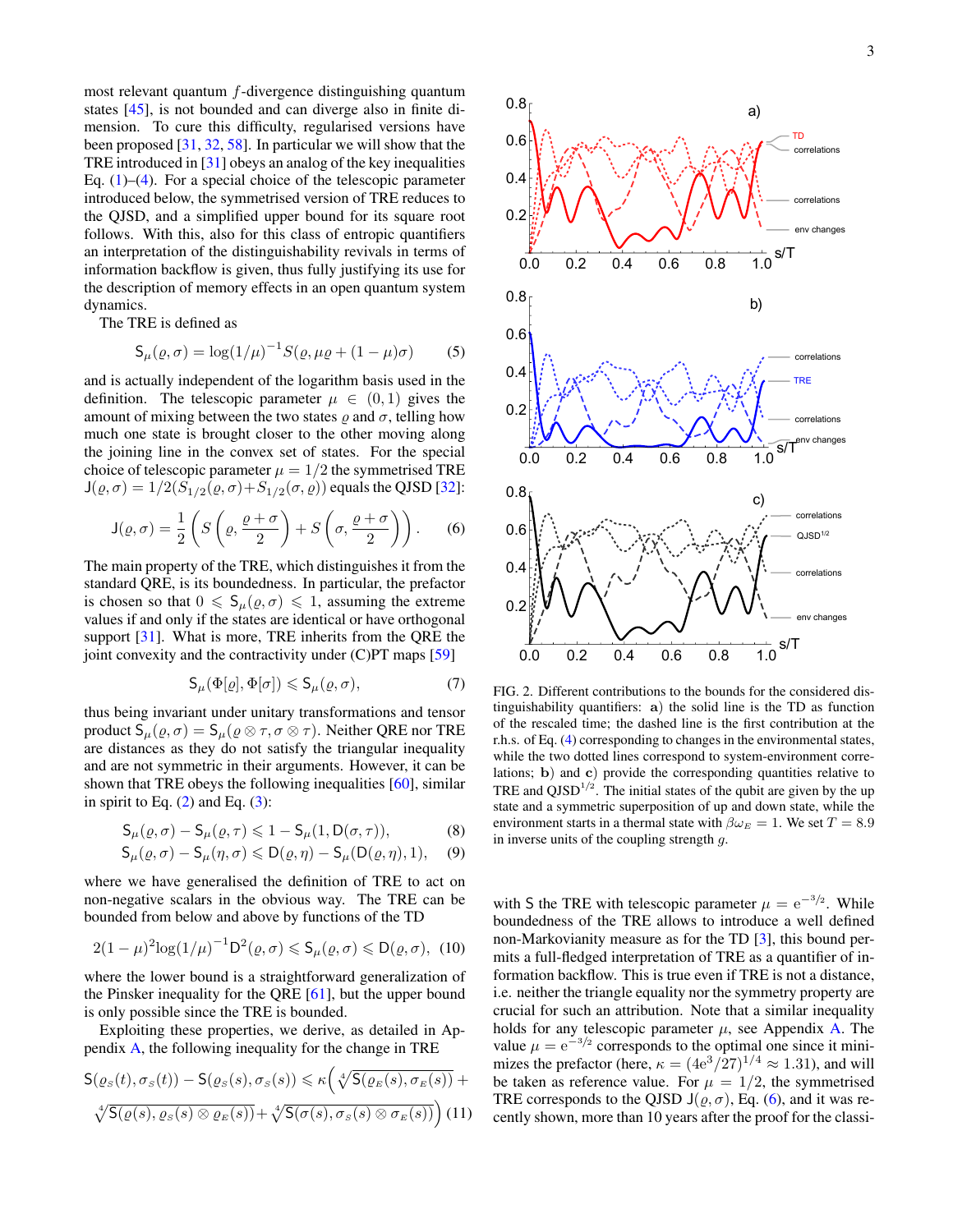cal Jensen-Shannon divergence [\[62\]](#page-5-24) and the conjecture for the quantum case [\[48,](#page-5-13) [49\]](#page-5-14), that its square root is a proper distance [\[41,](#page-5-5) [42\]](#page-5-6). With this and the contractivity under CPT maps one immediately has

<span id="page-3-2"></span>
$$
\sqrt{J(\varrho_S(t), \sigma_S(t))} - \sqrt{J(\varrho_S(s), \sigma_S(s))} \leq \sqrt{J(\varrho_E(s), \sigma_E(s))} + \sqrt{J(\varrho(s), \varrho_S(s) \otimes \varrho_E(s))}.
$$
 (12)

## <span id="page-3-0"></span>IV. EXAMPLES

We now showcase our findings by examples. Let us consider first the Jaynes–Cummings model, describing the interaction of a qubit with a single bosonic field mode

$$
H = \omega_{S}\sigma_{z} \otimes \mathbb{I} + g(\sigma_{+} \otimes b + \sigma_{-} \otimes b^{\dagger}) + \omega_{E} \mathbb{I} \otimes b^{\dagger}b, \quad (13)
$$

where we introduced the raising and lowering operators  $\sigma_{\pm}$  =  $\sigma_x \pm i\sigma_y$  expressed in terms of the Pauli matrices, while b,  $b^{\dagger}$ are bosonic creation and annihilation operators, respectively. This model can be solved exactly, see [\[63,](#page-5-25) [64\]](#page-5-26), thus allowing for a comparison of the TD and TRE quantities occurring in Eqs.  $(4)$ ,  $(11)$  and  $(12)$ . In Fig. [2](#page-2-2) we report in each panel the l.h.s. and the three contributions at the r.h.s. of the bounds for the TD, the TRE and the square root of the QJSD, which we denote as  $QJSD^{1/2}$ , respectively. We see that the qualitative behaviour of these quantifiers of quantum-state distinguishability is similar, with respect to both the information contained within the open system and the one outside it, namely the system-environment correlations and environmental states. The quantities referred to the  $QISD^{1/2}$  in particular mimic very tightly the behaviour of the corresponding TD quantities. The TRE is always smaller than the corresponding TD, which is a general feature for all telescopic parameters  $\mu$ , see Eq. [\(10\)](#page-2-3). From this, however, one cannot conclude that the terms appearing in Eq.  $(11)$  are always smaller than the corresponding ones in Eq. [\(4\)](#page-1-2), as can be seen in Fig. [3.](#page-3-3) Actually, the upper bounds in terms of the entropic quantities are almost always less tight for this model than the corresponding TD one. However, as all three bounds are for most of the time above one, their applicability for estimation of the l.h.s., which is never larger than one, is rather limited. Nonetheless, their existence guarantees the direct relation to information backflow, as the revival of local distinguishability unambiguously originates from establishment of correlations or changes in the environmental states. They thus act as precursors of non-Markovianity [\[23\]](#page-4-14) and the assessment of the different contributions allows to infer which is the most relevant physical mechanism behind the revivals, whose time dependence is mirrored in the bound.  $\sqrt{3}$ (ii) and Eq. (1) and Eq. (1) and Eq. (1) and Eq. (1) and Eq. (1) and Eq. (1) and Eq. (1) and Eq. (1) and Eq. (1) and Eq. (1) and Eq. (1) and Eq. (1) and Eq. (1) and Eq. (1) and Eq. (1) and Eq. (1) and Eq. (1) and

For better comparison we also consider a simpler model, and set the environment to be a qubit in resonance with the re-duced one, see [\[65\]](#page-5-27), with interaction term  $g(\sigma_+ \otimes \sigma_- + \sigma_- \otimes$  $\sigma_{+}$ ). Fig. [4](#page-3-4) shows that the behaviour of TD and entropic quantities is again qualitatively similar, especially the  $QJSD^{1/2}$  follows quite closely the corresponding TD quantities. What is more, the TD bound is once again tighter than the corresponding entropic bounds. However, due to the occurrence of the



<span id="page-3-3"></span>FIG. 3. Revivals of distance and entropic distinguishability quantifiers versus their bounds in terms of correlations and environmental changes for the Jaynes–Cummings model: TD (red), TRE (blue) and  $QJSD<sup>1/2</sup>$  (black). Solid and dashed lines correspond to l.h.s. and r.h.s. of Eqs. [\(4\)](#page-1-2), [\(11\)](#page-2-1) and [\(12\)](#page-3-2) respectively. The straight line at 1 corresponds to the maximal possible value of the revivals. The value of t at the l.h.s. is set to  $T = 8.9$  in inverse units of the coupling strength g, corresponding to a local maximum of the distinguishabil-ity as in Fig. [2.](#page-2-2) The very close behavior of TD and  $QJSD^{1/2}$  clearly appears. All parameters are as in Fig. [2.](#page-2-2)



<span id="page-3-4"></span>FIG. 4. Revivals in distinguishability and their upper bounds, similarly to Fig. [3](#page-3-3) but for the case of the dissipative qubit model. Also in this case solid and dashed lines correspond to l.h.s. and r.h.s. of Eqs. [\(4\)](#page-1-2), [\(11\)](#page-2-1) and [\(12\)](#page-3-2), for TD (red), TRE (blue) and  $QJSD^{1/2}$  (black) respectively. The initial states are chosen to be pure orthogonal states in the  $yz$  plane of the Bloch sphere. The reference time  $t$  is here set to  $T = \pi$  in inverse units of the coupling g. The environmental state is also taken to be pure in the  $xz$  plane.

are more sensitive to the changes in the system-environment correlations for times around  $t = 0.6T$ , when one of the two global states factorizes, as shown in Fig. [5,](#page-4-16) where we compare the behaviour of the TRE and  $QJSD^{1/2}$  quantities.

# <span id="page-3-1"></span>V. CONCLUSIONS

We have shown that entropic quantities can be used to consistently define the exchange of information between an open quantum system and its environment. By focusing on a class of regularised versions of the quantum relative entropy, named telescopic relative entropy, we derived an upper bound to the variation of the reduced state distinguishability in terms of the information lying outside the open system,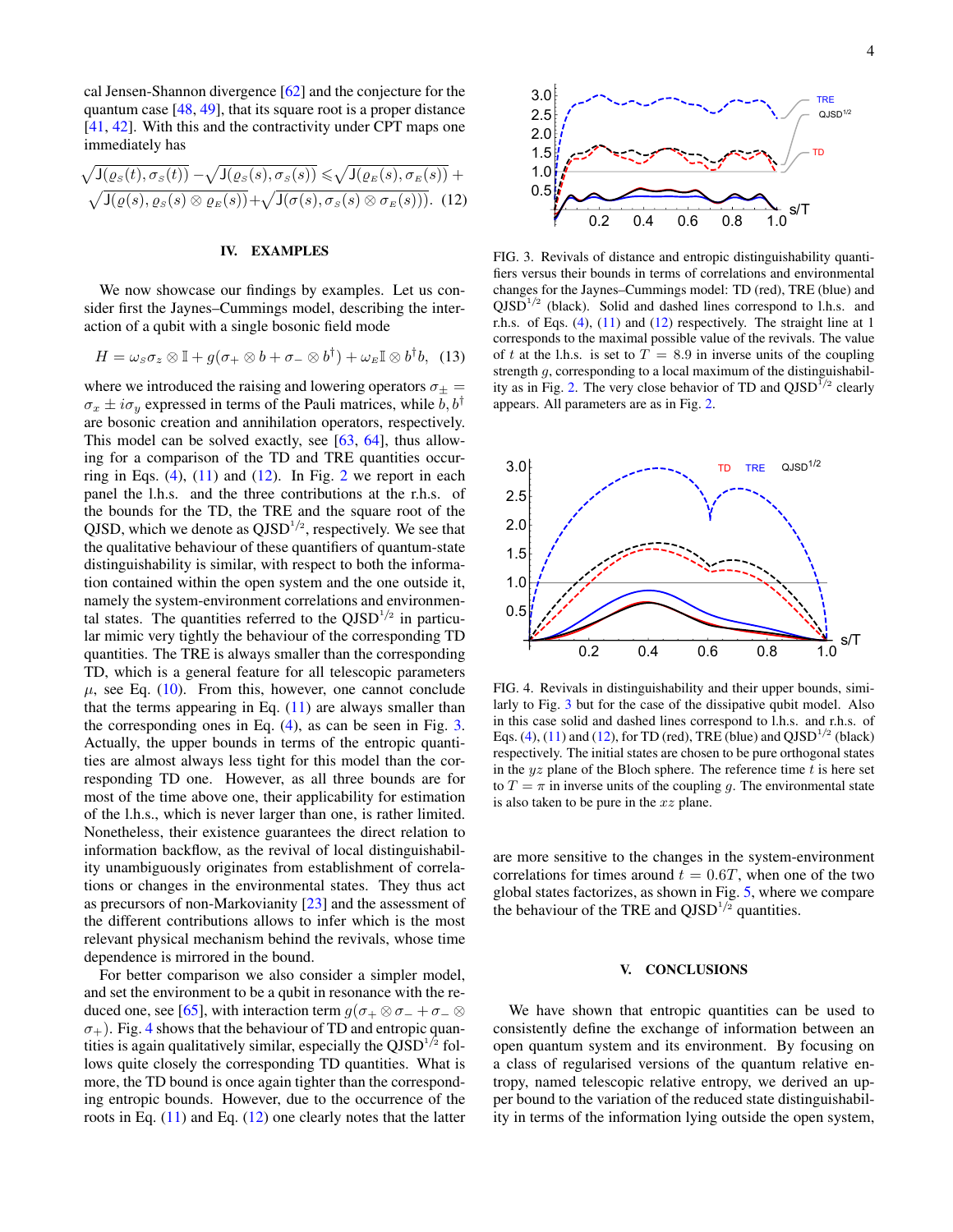

<span id="page-4-16"></span>FIG. 5. Comparison of TRE (top) and  $QJSD^{1/2}$  (bottom) for the two qubit dissipative dynamics with initial states as in Fig. [2.](#page-2-2) The dashed lines in the  $s = t$  plane correspond to the difference in the environmental states, the dotted lines to the correlations. Solid lines in the section correspond to TRE and  $Q\text{JSD}^{1/2}$  as in Fig. [4.](#page-3-4) The reference time T is set to  $\pi$  in inverse units of the coupling g.

- <span id="page-4-0"></span>[1] H.-P. Breuer, [Journal of Physics B: Atomic, Molecular and Op](http://dx.doi.org/10.1088/0953-4075/45/15/154001)tical Physics 45[, 154001 \(2012\).](http://dx.doi.org/10.1088/0953-4075/45/15/154001)
- [2] Á. Rivas, S. F. Huelga, and M. B. Plenio, [Reports on Progress](http://dx.doi.org/10.1088/0034-4885/77/9/094001) in Physics 77[, 094001 \(2014\).](http://dx.doi.org/10.1088/0034-4885/77/9/094001)
- <span id="page-4-1"></span>[3] H.-P. Breuer, E.-M. Laine, J. Piilo, and B. Vacchini, [Rev. Mod.](http://dx.doi.org/ 10.1103/RevModPhys.88.021002) Phys. 88[, 021002 \(2016\).](http://dx.doi.org/ 10.1103/RevModPhys.88.021002)
- <span id="page-4-2"></span>[4] M. M. Wolf, J. Eisert, T. S. Cubitt, and J. I. Cirac, Phys. Rev. Lett. 101, 150402 (2008).
- [5] A. Rivas, S. F. Huelga, and M. B. Plenio, *[Phys. Rev. Lett.](http://dx.doi.org/10.1103/PhysRevLett.105.050403)* **105**, [050403 \(2010\).](http://dx.doi.org/10.1103/PhysRevLett.105.050403)
- [6] M. J. W. Hall, J. D. Cresser, L. Li, and E. Andersson, [Phys.](http://dx.doi.org/10.1103/PhysRevA.89.042120) Rev. A 89[, 042120 \(2014\).](http://dx.doi.org/10.1103/PhysRevA.89.042120)
- <span id="page-4-3"></span>[7] S. Wißmann, H.-P. Breuer, and B. Vacchini, [Phys. Rev. A](http://dx.doi.org/10.1103/PhysRevA.92.042108) 92, [042108 \(2015\).](http://dx.doi.org/10.1103/PhysRevA.92.042108)
- <span id="page-4-17"></span>[8] H.-P. Breuer, E.-M. Laine, and J. Piilo, *[Phys. Rev. Lett.](http://dx.doi.org/10.1103/PhysRevLett.103.210401)* 103, [210401 \(2009\).](http://dx.doi.org/10.1103/PhysRevLett.103.210401)
- <span id="page-4-4"></span>[9] D. Chruściński, A. Kossakowski, and A. Rivas, [Phys. Rev. A](http://dx.doi.org/10.1103/PhysRevA.83.052128) 83[, 052128 \(2011\).](http://dx.doi.org/10.1103/PhysRevA.83.052128)
- <span id="page-4-5"></span>[10] S. Lorenzo, F. Plastina, and M. Paternostro, [Phys. Rev. A](http://dx.doi.org/10.1103/PhysRevA.88.020102) 88, [020102\(R\) \(2013\).](http://dx.doi.org/10.1103/PhysRevA.88.020102)
- <span id="page-4-6"></span>[11] F. A. Pollock, C. Rodríguez-Rosario, T. Frauenheim, M. Paternostro, and K. Modi, Phys. Rev. A 97[, 012127 \(2018\).](http://dx.doi.org/10.1103/PhysRevA.97.012127)
- [12] S. Milz, M. S. Kim, F. A. Pollock, and K. Modi, *[Phys. Rev.](http://dx.doi.org/ 10.1103/PhysRevLett.123.040401)* Lett. 123[, 040401 \(2019\).](http://dx.doi.org/ 10.1103/PhysRevLett.123.040401)
- <span id="page-4-7"></span>[13] Y.-Y. Hsieh, Z.-Y. Su, and H.-S. Goan, *[Phys. Rev. A](http://dx.doi.org/10.1103/PhysRevA.100.012120)* 100, [012120 \(2019\).](http://dx.doi.org/10.1103/PhysRevA.100.012120)
- <span id="page-4-8"></span>[14] F. F. Fanchini, G. Karpat, B. Çakmak, L. K. Castelano, G. H.

encoded in the system-environment correlations and the environmental states. Besides strengthening the interpretation of non-Markovianity as backflow of information, our results also clarify which are the key mathematical properties behind this picture. Furthermore, we showed that a special case of the telescopic relative entropy can be connected to the quantum Jensen-Shannon divergence. The square root of the latter yields a proper metric on the set of quantum states and it can reproduce both qualitatively and quantitatively the behavior of the trace distance. These features have been highlighted by means of examples.

In future investigations it will be important to understand to what extent the use of entropic quantities to characterize non-Markovian open system dynamics can be further justified, developing a measure of non-Markovianity by the detection of the pair of states maximizing the backflow of information [\[8,](#page-4-17) [66,](#page-5-28) [67\]](#page-5-29), or connecting the revivals of distinguishability with the presence of initial correlations [\[68\]](#page-5-30).

# ACKNOWLEDGMENTS

NM acknowledges funding by the Alexander von Humboldt Foundation in form of a Feodor-Lynen Fellowship. All authors acknowledge support from the UniMi Transition Grant H2020.

Aguilar, O. J. Farías, S. P. Walborn, P. H. S. Ribeiro, and M. C. de Oliveira, Phys. Rev. Lett. 112[, 210402 \(2014\).](http://dx.doi.org/ 10.1103/PhysRevLett.112.210402)

- <span id="page-4-9"></span>[15] J. Kołodyński, S. Rana, and A. Streltsov, *[Phys. Rev. A](http://dx.doi.org/ 10.1103/PhysRevA.101.020303)* 101, [020303\(R\) \(2020\).](http://dx.doi.org/ 10.1103/PhysRevA.101.020303)
- <span id="page-4-10"></span>[16] B. Bylicka, D. Chruściński, and S. Maniscalco, [Scientific Re](http://dx.doi.org/10.1038/srep05720)ports 4[, 5720 \(2014\).](http://dx.doi.org/10.1038/srep05720)
- <span id="page-4-11"></span>[17] D. M. Reich, N. Katz, and C. P. Koch, [Scientific Reports](http://dx.doi.org/10.1038/srep12430) 5, [12430 \(2015\).](http://dx.doi.org/10.1038/srep12430)
- <span id="page-4-12"></span>[18] E.-M. Laine, H.-P. Breuer, and J. Piilo, Sci. Rep. 4, 4620 (2014).
- <span id="page-4-13"></span>[19] E.-M. Laine, J. Piilo, and H.-P. Breuer, EPL 92, 60010 (2010).
- [20] L. Mazzola, C. A. Rodríguez-Rosario, K. Modi, and M. Paternostro, Phys. Rev. A 86[, 010102\(R\) \(2012\).](http://dx.doi.org/10.1103/PhysRevA.86.010102)
- [21] A. Smirne, L. Mazzola, M. Paternostro, and B. Vacchini, [Phys.](http://dx.doi.org/10.1103/PhysRevA.87.052129) Rev. A 87[, 052129 \(2013\).](http://dx.doi.org/10.1103/PhysRevA.87.052129)
- [22] S. Cialdi, A. Smirne, M. G. A. Paris, S. Olivares, and B. Vacchini, Phys. Rev. A 90[, 050301\(R\) \(2014\).](http://dx.doi.org/ 10.1103/PhysRevA.90.050301)
- <span id="page-4-14"></span>[23] S. Campbell, M. Popovic, D. Tamascelli, and B. Vacchini, [New](http://dx.doi.org/10.1088/1367-2630/ab1ed6) [Journal of Physics](http://dx.doi.org/10.1088/1367-2630/ab1ed6) 21, 053036 (2019).
- <span id="page-4-15"></span>[24] N. Megier, D. Chruściński, J. Piilo, and W. T. Strunz, [Scientific](http://dx.doi.org/10.1038/s41598-017-06059-5) Reports 7[, 6379 \(2017\).](http://dx.doi.org/10.1038/s41598-017-06059-5)
- [25] H.-P. Breuer, G. Amato, and B. Vacchini, [New Journal of](http://dx.doi.org/10.1088/1367-2630/aab2f9) Physics 20[, 043007 \(2018\).](http://dx.doi.org/10.1088/1367-2630/aab2f9)
- [26] A. A. Budini, *Phys. Rev. A* 97[, 052133 \(2018\).](http://dx.doi.org/10.1103/PhysRevA.97.052133)
- [27] D. De Santis, M. Johansson, B. Bylicka, N. K. Bernardes, and A. Acín, Phys. Rev. A 99[, 012303 \(2019\).](http://dx.doi.org/10.1103/PhysRevA.99.012303)
- [28] D. D. Santis and M. Johansson, [New Journal of Physics](http://dx.doi.org/10.1088/1367-2630/abaf6a) 22,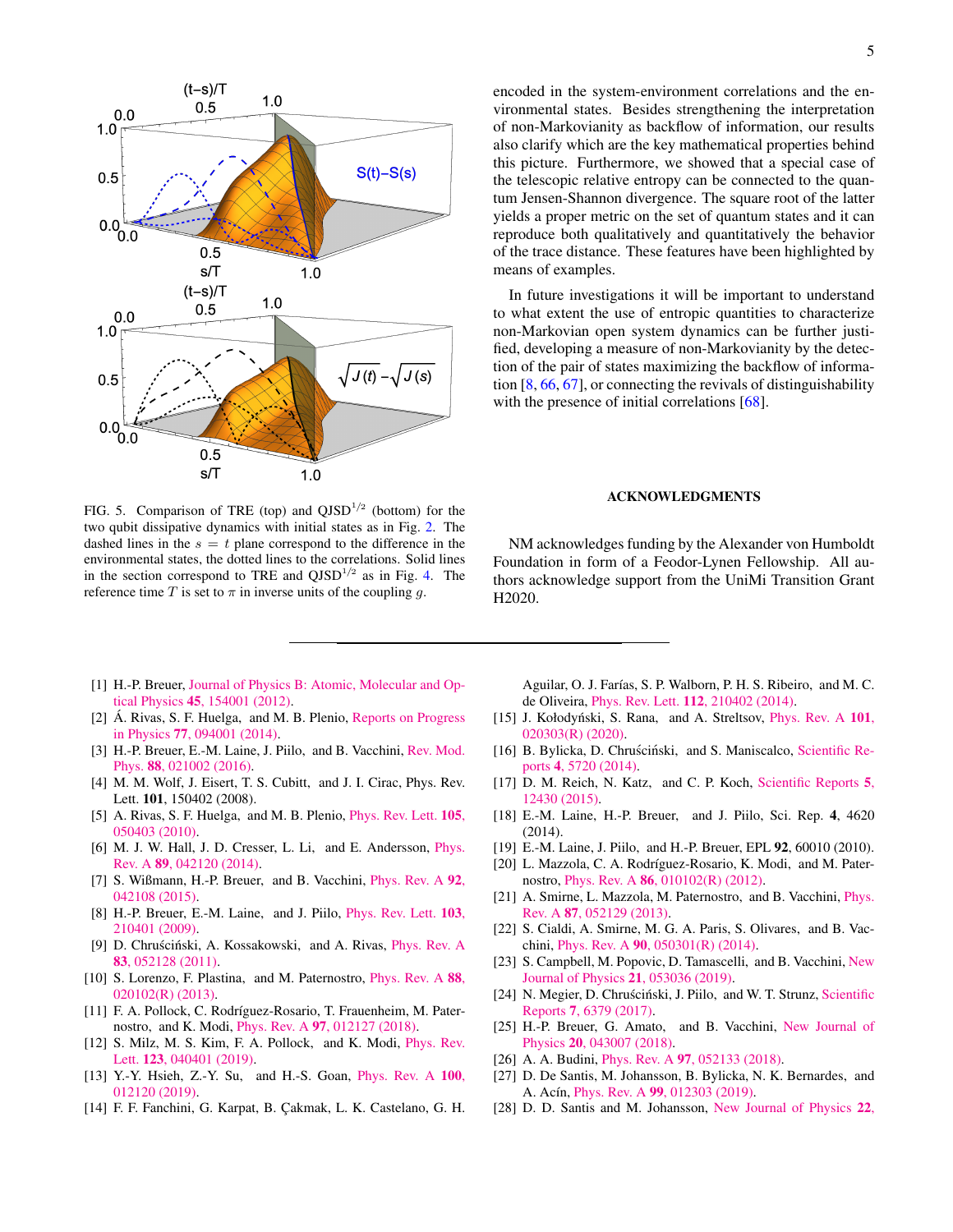[093034 \(2020\).](http://dx.doi.org/10.1088/1367-2630/abaf6a)

- [29] D. De Santis, M. Johansson, B. Bylicka, N. K. Bernardes, and A. Acín, Phys. Rev. A 102[, 012214 \(2020\).](http://dx.doi.org/10.1103/PhysRevA.102.012214)
- <span id="page-5-0"></span>[30] M. Banacki, M. Marciniak, K. Horodecki, and P. Horodecki, "Information backflow may not indicate quantum memory," (2020), [arXiv:2008.12638 \[quant-ph\].](http://arxiv.org/abs/2008.12638)
- <span id="page-5-1"></span>[31] K. M. R. Audenaert, in *Theory of Quantum Computation, Communication, and Cryptography*, edited by D. Bacon, M. Martin-Delgado, and M. Roetteler (Springer Berlin Heidelberg, Berlin, Heidelberg, 2014) pp. 39–52.
- <span id="page-5-2"></span>[32] A. P. Majtey, P. W. Lamberti, and D. P. Prato, *[Phys. Rev. A](http://dx.doi.org/10.1103/PhysRevA.72.052310)* 72, [052310 \(2005\).](http://dx.doi.org/10.1103/PhysRevA.72.052310)
- <span id="page-5-3"></span>[33] W. Roga, M. Fannes, and K. Życzkowski, *[Phys. Rev. Lett.](http://dx.doi.org/10.1103/PhysRevLett.105.040505)*  $105$ , [040505 \(2010\).](http://dx.doi.org/10.1103/PhysRevLett.105.040505)
- [34] J. Dajka, J. Łuczka, and P. Hänggi, [Phys. Rev. A](http://dx.doi.org/10.1103/PhysRevA.84.032120) 84, 032120 [\(2011\).](http://dx.doi.org/10.1103/PhysRevA.84.032120)
- [35] L. Rossi, A. Torsello, E. R. Hancock, and R. C. Wilson, *[Phys.](http://dx.doi.org/10.1103/PhysRevE.88.032806)* Rev. E 88[, 032806 \(2013\).](http://dx.doi.org/10.1103/PhysRevE.88.032806)
- [36] M. De Domenico, V. Nicosia, A. Arenas, and V. Latora, [Nature](http://dx.doi.org/10.1038/ncomms7864) [Communications](http://dx.doi.org/10.1038/ncomms7864) 6, 6864 (2015).
- [37] L. Bai, L. Rossi, A. Torsello, and E. R. Hancock, [Pattern](http://dx.doi.org/ https://doi.org/10.1016/j.patcog.2014.03.028) Recognition 48[, 344 \(2015\).](http://dx.doi.org/ https://doi.org/10.1016/j.patcog.2014.03.028)
- [38] C. Radhakrishnan, M. Parthasarathy, S. Jambulingam, and T. Byrnes, Phys. Rev. Lett. 116[, 150504 \(2016\).](http://dx.doi.org/10.1103/PhysRevLett.116.150504)
- [39] B.-L. Ye, L.-Y. Xue, Y.-L. Fang, S. Liu, Q.-C. Wu, Y.-H. Zhou, and C.-P. Yang, Physica E 115[, 113690 \(2020\).](http://dx.doi.org/ https://doi.org/10.1016/j.physe.2019.113690)
- <span id="page-5-4"></span>[40] A. Slaoui, A. Salah, and M. Daoud, [Physica A: Statistical Me](http://dx.doi.org/https://doi.org/10.1016/j.physa.2020.124946)[chanics and its Applications](http://dx.doi.org/https://doi.org/10.1016/j.physa.2020.124946) 558, 124946 (2020).
- <span id="page-5-5"></span>[41] D. Virosztek, "The metric property of the quantum Jensen-Shannon divergence," (2019), [arXiv:1910.10447 \[math-ph\].](http://arxiv.org/abs/1910.10447)
- <span id="page-5-6"></span>[42] S. Sra, "Metrics induced by Jensen-Shannon and related divergences on positive definite matrices," (2019), [arXiv:1911.02643 \[cs.IT\].](http://arxiv.org/abs/1911.02643)
- <span id="page-5-8"></span>[43] A. S. Holevo, *Statistical Structure of Quantum Theory*, Lecture Notes in Physics, Vol. m 67 (Springer, Berlin, 2001).
- <span id="page-5-9"></span>[44] Mostly, the data processing inequality is stated for complete positive maps. However, for trace distance and quantum relative entropy the positivity of the map is sufficient [\[69\]](#page-5-31).
- <span id="page-5-10"></span>[45] F. Hiai and M. Mosonyi, [Reviews in Mathematical Physics](http://dx.doi.org/10.1142/S0129055X17500234) 29, [1750023 \(2017\).](http://dx.doi.org/10.1142/S0129055X17500234)
- <span id="page-5-11"></span>[46] G. Amato, H.-P. Breuer, and B. Vacchini, [Phys. Rev. A](http://dx.doi.org/10.1103/PhysRevA.98.012120) 98, [012120 \(2018\).](http://dx.doi.org/10.1103/PhysRevA.98.012120)
- <span id="page-5-12"></span>[47] R. Vasile, S. Maniscalco, M. G. A. Paris, H.-P. Breuer, and J. Piilo, Phys. Rev. A 84[, 052118 \(2011\).](http://dx.doi.org/ 10.1103/PhysRevA.84.052118)
- <span id="page-5-13"></span>[48] P. W. Lamberti, A. P. Majtey, A. Borras, M. Casas, and A. Plastino, Phys. Rev. A 77[, 052311 \(2008\).](http://dx.doi.org/ 10.1103/PhysRevA.77.052311)
- <span id="page-5-14"></span>[49] J. Briët and P. Harremoës, Phys. Rev. A **79**[, 052311 \(2009\).](http://dx.doi.org/10.1103/PhysRevA.79.052311)
- <span id="page-5-15"></span>[50] A. Wehrl, Rev. Mod. Phys. **50**, 221 (1978).
- [51] B. Schumacher and M. Westmoreland, e-print arXiv:quantph/0004045 (2000).
- <span id="page-5-16"></span>[52] V. Vedral, [Rev. Mod. Phys.](http://dx.doi.org/10.1103/RevModPhys.74.197) **74**, 197 (2002).
- <span id="page-5-17"></span>[53] T. Sagawa, in *[Lectures on Quantum Computing, Thermody](http://dx.doi.org/10.1142/9789814425193_0003)[namics and Statistical Physics](http://dx.doi.org/10.1142/9789814425193_0003)*, edited by M. Nakahara and S. Tanaka (World Scientific, 2012) pp. 125–190.
- [54] M. Esposito, K. Lindenberg, and C. V. den Broeck, [New Jour](http://stacks.iop.org/1367-2630/12/i=1/a=013013)nal of Physics 12[, 013013 \(2010\).](http://stacks.iop.org/1367-2630/12/i=1/a=013013)
- [55] K. Ptaszynski and M. Esposito, *[Phys. Rev. Lett.](http://dx.doi.org/10.1103/PhysRevLett.123.200603)* **123**, 200603 [\(2019\).](http://dx.doi.org/10.1103/PhysRevLett.123.200603)
- <span id="page-5-18"></span>[56] S. Floerchinger and T. Haas, Phys. Rev. E 102[, 052117 \(2020\).](http://dx.doi.org/10.1103/PhysRevE.102.052117)
- <span id="page-5-19"></span>[57] H. Umegaki, [Kodai Math. Sem. Rep.](http://dx.doi.org/10.2996/kmj/1138844604) 14, 59 (1962).
- <span id="page-5-20"></span>[58] K. Lendi, F. Farhadmotamed, and A. J. van Wonderen, [Journal](http://dx.doi.org/10.1023/A:1023004929346) [of Statistical Physics](http://dx.doi.org/10.1023/A:1023004929346) 92, 1115 (1998).
- <span id="page-5-21"></span>[59] A. Müller-Hermes and D. Reeb, [Annales Henri Poincaré](http://dx.doi.org/10.1007/s00023-017-0550-9) 18, [1777 \(2017\).](http://dx.doi.org/10.1007/s00023-017-0550-9)
- <span id="page-5-22"></span>[60] K. M. R. Audenaert, "Telescopic relative entropy–II triangle inequalities," (2011), [arXiv:1102.3041 \[math-ph\].](http://arxiv.org/abs/1102.3041)
- <span id="page-5-23"></span>[61] M. S. Pinsker, Izv. Akad. Nauk (1960).
- <span id="page-5-24"></span>[62] D. M. Endres and J. E. Schindelin, [IEEE Transactions on Infor](http://dx.doi.org/10.1109/TIT.2003.813506)[mation Theory](http://dx.doi.org/10.1109/TIT.2003.813506) 49, 1858 (2003).
- <span id="page-5-25"></span>[63] R. R. Puri, *[Physics and astronomy online library](http://slubdd.de/katalog?TN_libero_mab2)61772)* (Springer, Berlin, 2001).
- <span id="page-5-26"></span>[64] A. Smirne and B. Vacchini, *Phys. Rev. A* **82**[, 022110 \(2010\).](http://dx.doi.org/10.1103/PhysRevA.82.022110)
- <span id="page-5-27"></span>[65] N. Tang, W. Cheng, and H.-S. Zeng, [The European Physical](http://dx.doi.org/10.1140/epjd/e2014-50292-2) Journal D 68[, 278 \(2014\).](http://dx.doi.org/10.1140/epjd/e2014-50292-2)
- <span id="page-5-28"></span>[66] S. Wißmann, A. Karlsson, E.-M. Laine, J. Piilo, and H.-P. Breuer, Phys. Rev. A 86[, 062108 \(2012\).](http://dx.doi.org/ 10.1103/PhysRevA.86.062108)
- <span id="page-5-29"></span>[67] B.-H. Liu, S. Wißmann, X.-M. Hu, C. Zhang, Y.-F. Huang, C.- F. Li, G.-C. Guo, A. Karlsson, J. Piilo, and H.-P. Breuer, [Sci.](http://dx.doi.org/10.1038/srep06327) Rep. 4[, 6327 \(2014\).](http://dx.doi.org/10.1038/srep06327)
- <span id="page-5-30"></span>[68] J. Dajka, J. Łuczka, and P. Hänggi, [Phys. Rev. A](http://dx.doi.org/10.1103/PhysRevA.84.032120) 84, 032120 [\(2011\).](http://dx.doi.org/10.1103/PhysRevA.84.032120)
- <span id="page-5-31"></span>[69] S. Khatri and M. M. Wilde, "Principles of quantum communication theory: A modern approach," (2020), [arXiv:2011.04672](http://arxiv.org/abs/2011.04672) [\[quant-ph\].](http://arxiv.org/abs/2011.04672)
- <span id="page-5-32"></span>[70] F. Topsoe, in *Inequality Theory and Applications*, Vol. 4, edited by Y. J. Cho, J. K. Kim, and S. S. Dragomir (Nova Science Publishers, 2007) p. 137.

#### <span id="page-5-7"></span>APPENDIX A: Proof of Eq. [\(11\)](#page-2-1)

We prove validity of the inequality Eq. [\(11\)](#page-2-1), relying on the already introduced properties of the TRE. This inequality provides an upper bound for the revivals of the TRE for the reduced states of the system at different times, showing that this upper bound is due to the establishment of correlations between system and environment, as well as changes in the environmental states. Importantly, in the absence of these modifications the bound is equal to zero.

Fixed a pair of initial system states  $\varrho_s(0)$  and  $\sigma_s(0)$ , we introduce the following notation for the quantity at the l.h.s. of Eq.  $(11)$ 

$$
I_{\mu}(t,s) \equiv \mathsf{S}_{\mu}(\varrho_{S}(t),\sigma_{S}(t)) - \mathsf{S}_{\mu}(\varrho_{S}(s),\sigma_{S}(s)). \tag{A1}
$$

Exploiting CPT of the partial trace and invariance of TRE under unitaries, with the natural assumption of unitarity of the overall evolution we can write

$$
I_{\mu}(t,s) \leq \mathsf{S}_{\mu}(\varrho(t),\sigma(t)) - \mathsf{S}_{\mu}(\varrho_{\mathcal{S}}(s),\sigma_{\mathcal{S}}(s)) = \mathsf{S}_{\mu}(\varrho(s),\sigma(s)) - \mathsf{S}_{\mu}(\varrho_{\mathcal{S}}(s),\sigma_{\mathcal{S}}(s)).
$$
\n(A2)